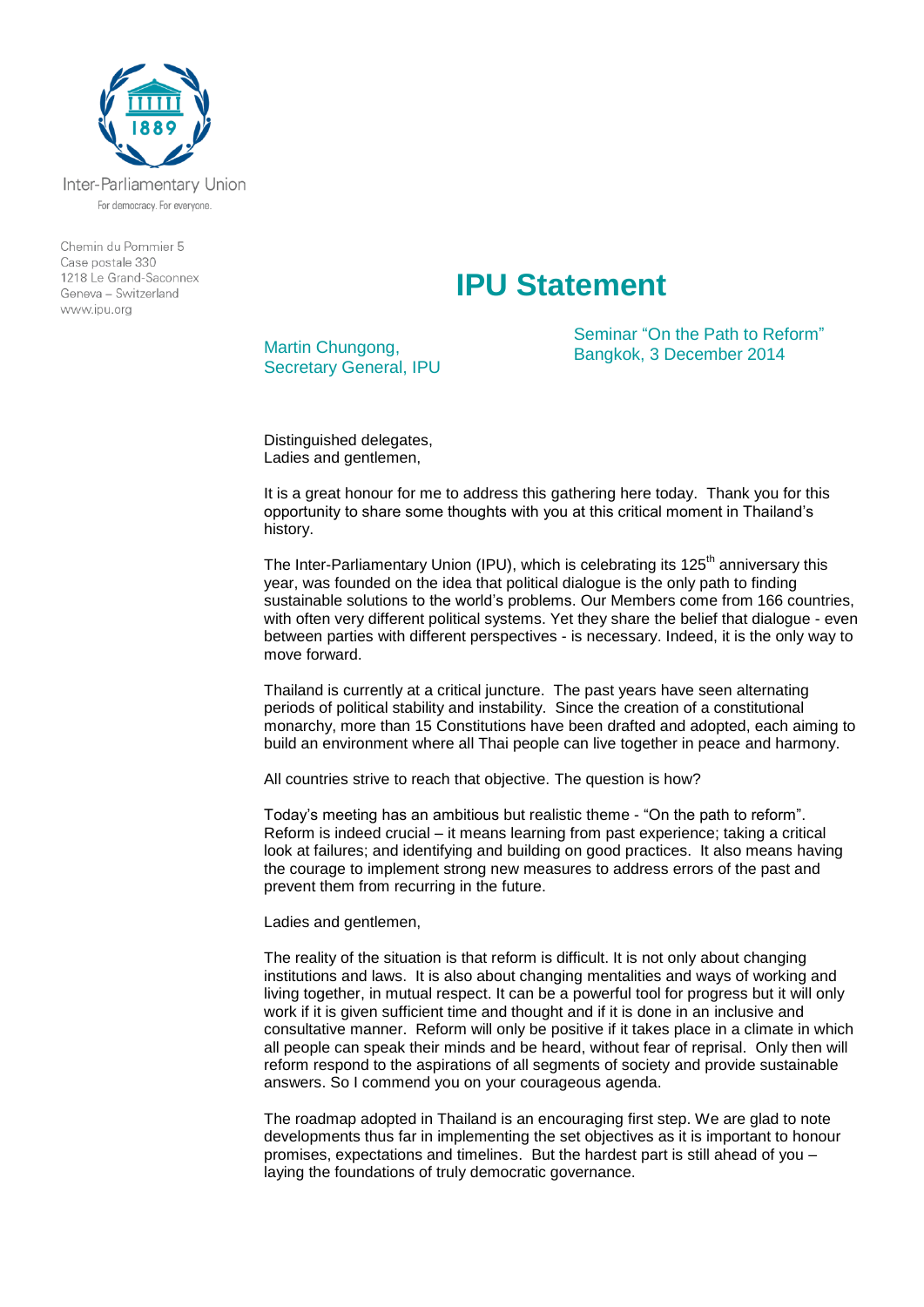To help you meet the challenge, I would like to offer the IPU's experience and expertise. We have witnessed many countries in the throes of political transition in our history and both the positive and negative impact of these experiences.

The Parliament of Thailand attended the Inter-Parliamentary Conference in 1997 that adopted the historic Universal Declaration on Democracy. This represented a watershed moment in the IPU's history because it was the first time that State institutions from so many different countries had come together to agree on the constituent elements of democracy both as an ideal and as a form of government. The Universal Declaration is a bold statement to which all countries can aspire.

The starting point of the Universal Declaration, and indeed of democracy itself, is that the authority of government can only derive from the will of the people as expressed in genuine, free and fair elections.

Distinguished delegates,

Democracy is about respecting the rules of the game, which must be based on respect for human rights, are clear and implemented impartially. Democracy is therefore about accepting changes in power, listening to different opinions and interests and exercising power not only for the good of society as a whole.

Democracy requires strong institutions. Their role is to mediate tensions and maintain equilibrium between competing interests to enhance social cohesion and solidarity. Parliament is perhaps the institution par excellence in this regard. It is at the heart of democratic governance and lasting peace. The place of parliament in the new constitutional architecture should be a central part of the reform process in Thailand.

For more than 40 years, the IPU has provided support to parliaments in countries emerging from conflict and political transition. This experience, together with the wide diversity of IPU's Member Parliaments, has enabled us to identify clearly what we mean by a "strong parliament". A strong parliament is one that embodies key democratic values in its work. These key values are to be: representative of social and political diversity, to open and transparent in its working methods, to be accessible to the people and accountable to them, and to be effective in its legislative and oversight roles.

Parliaments put these values into practice in the way that is most suitable to their political and cultural context. But I believe that they provide a compass that clearly indicates the direction in which you should be seeking to travel.

The IPU has developed a tool to allow parliaments to evaluate their performance against these key values. Indeed, King Prajadhipok's Institute has used the IPU's methodology to assess the performance of the National Assembly in recent years, and to formulate recommendations for priority reforms that parliament should undertake. I hope that you will seize the opportunity to make good use of the parliamentary expertize that is available in your country, and that you will not hesitate to call upon the IPU to access the experience of other parliaments' reform processes.

Ultimately, perhaps, the key factor in the development of strong institutions is the political will to do so. The Thai people are counting on your leadership in this regard. It is important that the current process results in the creation of a strong parliament that has the power to effectively represent and defend the interests of all people.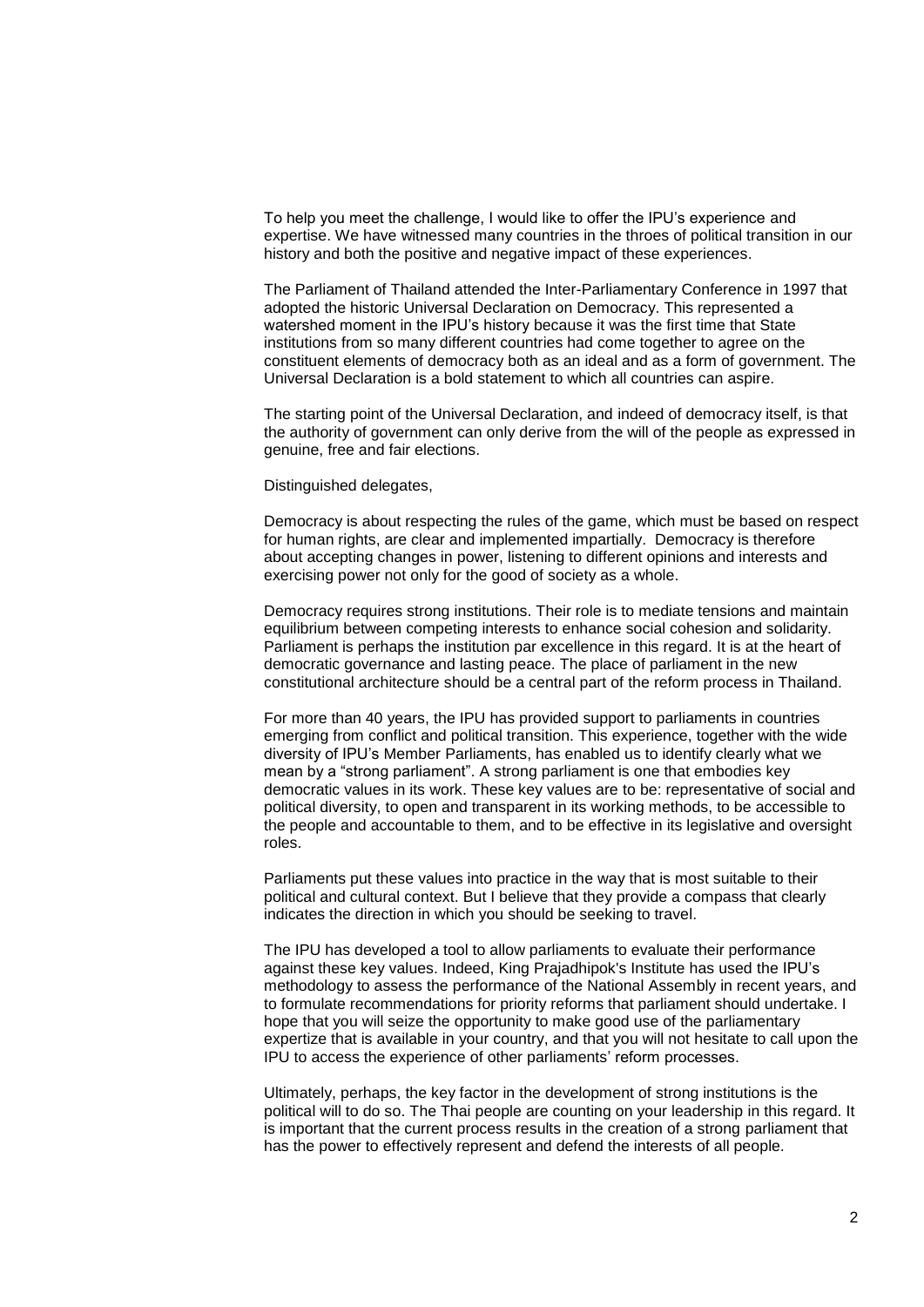One important function of State institutions is to serve as a system of checks and balances which prevent any single institution from exercising excessive power. Public accountability has to apply to all those who hold public authority, whether elected or not, and to all public bodies without exception. Overseeing the government and holding it to account on behalf of the people is one of the key functions of parliament. Parliament needs to have the autonomy, institutional capacity and political will in order to play this role effectively. It will be important for the Constitution of Thailand to provide for an adequate framework for these objectives to be met.

Democracy is based on the fundamental rights of the individual. Freedom of expression and freedom of assembly, including the right to organize political activities, are part and parcel of this set of fundamental rights. One of the greatest challenges to democracy today is the gap between citizens and their representatives. In all regions of the world, levels of trust are low, and participation in elections is falling, especially among young people. An active civil society is an essential component of democracy. New efforts need to be deployed to engage citizens in the political process at the local and national levels. I believe that the reform process underway in Thailand has to give people opportunities to have a say in how their country is run, and give them hope that sustainable solutions can be found.

Ladies and gentlemen,

Democracy also presupposes a genuine partnership between men and women in the conduct of the affairs of society. Globally, only 21 per cent of parliamentarians are women. Among some of the countries that have taken the biggest steps towards gender equality is Rwanda, which used the window of opportunity that followed a political transition to adopt measures in favour of a more equal representation of men and women in politics.

I note that only 6 per cent of the members of the National Legislative Assembly are women. I put it to you that one of the most important questions that you will have to address is how you will ensure greater equality between men and women in politics, as a step towards gender equality in society as a whole.

I would like to refer to what is, in my view, one of the most significant markers of democracy: the level of tolerance in society, where the existence of different political views is accepted as a normal expression of citizens' diverse opinions. Government and politicians have a key responsibility to display political tolerance towards their opponents. Political tolerance creates the conditions in which dialogue can take place. It also sends a powerful message to citizens that politics based on hatred or rejection of the other cannot provide solutions, whereas politics based on openness, dialogue and compromise is most likely to serve the interests of the whole of society. This culture of democracy needs to be nurtured, starting with young people, for example through an extensive programme of civic education in schools.

These are some of the rights and principles that the Universal Declaration holds to be essential in a democracy. In every country, there is always more that can be done to deepen and strengthen democracy. This is particularly relevant in countries such as Thailand which are undergoing a political transition. I would like to highlight the examples of three countries whose transitions are still ongoing and where the IPU has been active in supporting reform.

Tunisia was the starting point of the popular uprisings known as the "Arab Spring" in December 2010. The backdrop to the revolution was a young and highly educated population that struggled to find economic opportunities under an authoritarian political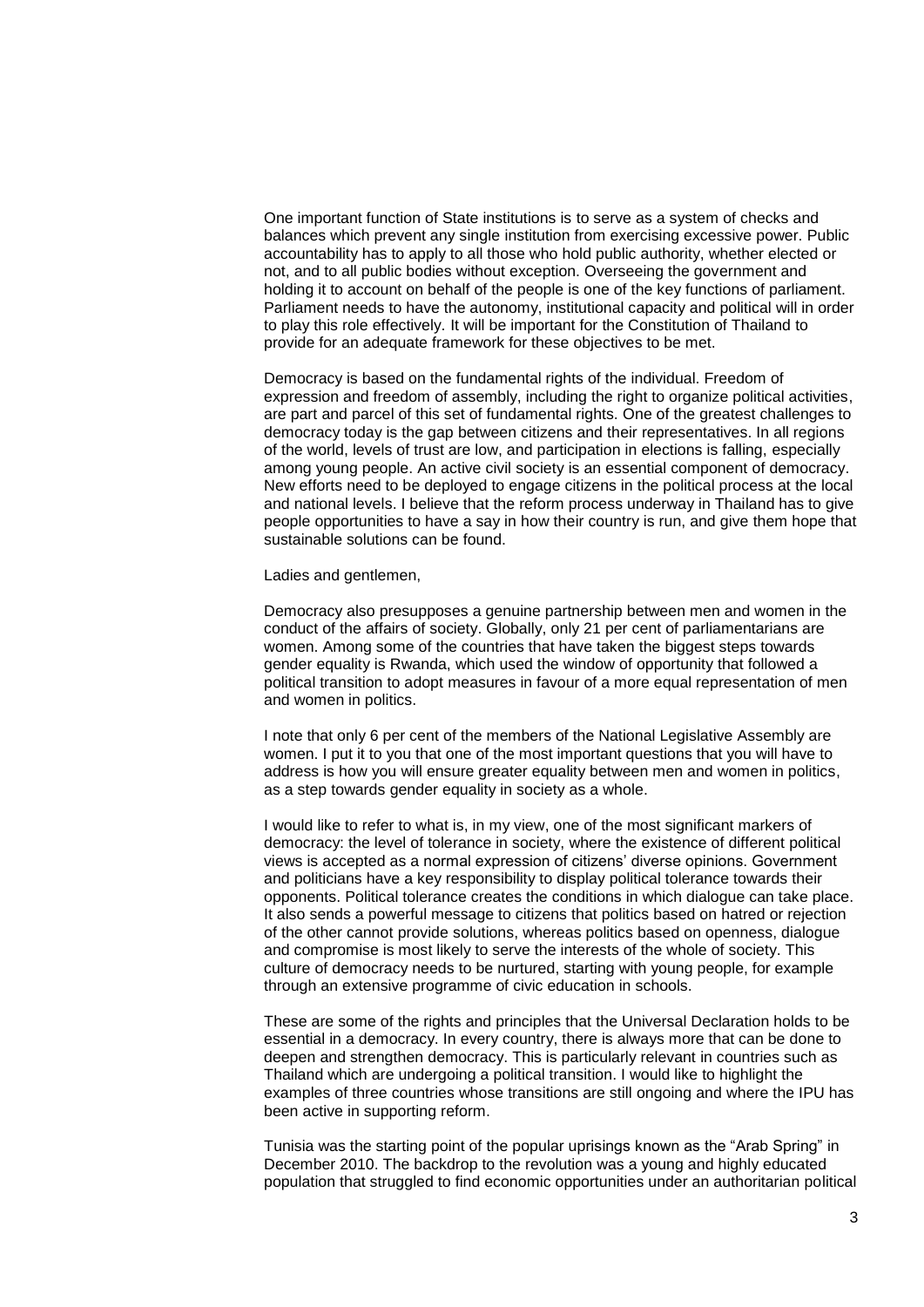regime. The outcome of the revolution has been one of the few positive examples of political transition in recent years.

Recognizing that the Constitution is a fundamental document that provides the longterm framework for society, an extensive constitution-drafting process took place in Tunisia under the guidance of a National Constitutional Assembly. The process involved many rounds of public information and consultation, as well as an understanding among the major political forces that they would abide by the rules of the constitutional process. At one stage, when it looked as if the process might be derailed, politicians agreed to form a government of technocrats to oversee the affairs of the nation until a new Constitution could be adopted.

After more than two years of preparation, that Constitution was adopted by a large majority of members of the Constituent Assembly in January 2014. The recent parliamentary and presidential elections in Tunisia offer further encouraging signs of how a country can come together in a spirit of dialogue and compromise while respecting the existence of political competition. Without prejudging the future or denying the challenges that lay ahead, the key lesson that we can take away from Tunisia is the inclusive nature of its constitution-drafting process that sets the foundations for long-term stability.

The second example is Egypt, which also saw popular uprisings against an authoritarian regime in 2011. The story there, however, is somewhat different. Elections took place in 2012, but the new government did not use its power to promote inclusiveness. The result was a second political transition that is still underway, as the country struggles to modernize its political culture while providing the stability and economic development that its people so desperately need. A valuable lesson we can draw from the Egyptian experience is the importance of building unity and consensus to represent the interests of all components of society, listening to both the ruling party and the opposition. Any recourse to limit opportunities for dialogue and compromise will only serve to entrench problems rather than resolve them.

Ladies and gentlemen,

The third example I want to share with you is the transitional process underway in Myanmar. After the long period of military rule, the country has been taking positive steps in its democratic transition, including the establishment of a dynamic parliament that is keen to play its role to the full. The lesson we can also learn from Myanmar is the need for the constitutional process to be owned by the entire population. It is crucial for the framework that is used to build the country to allow for all to participate and the Constitution should not be used to limit this in any way. The Constitution has to be seen as a document that will set the rules of the game over a long period and it should not be used for short-term political gain.

## Distinguished delegates,

Every country has its own political, historical and cultural context. The situation in Thailand is unique, even if some of the questions that you are grappling with today are similar to those that have arisen in other transitional situations.

One thing of which we can be certain is that the solutions to the challenges facing Thailand can only come from the people of Thailand themselves. The path to longterm stability can only be the result of an inclusive process that takes into account the needs and aspirations of all citizens. It is your great responsibility to guide this process to a successful conclusion. As in Tunisia, Egypt and Myanmar, the IPU stands ready